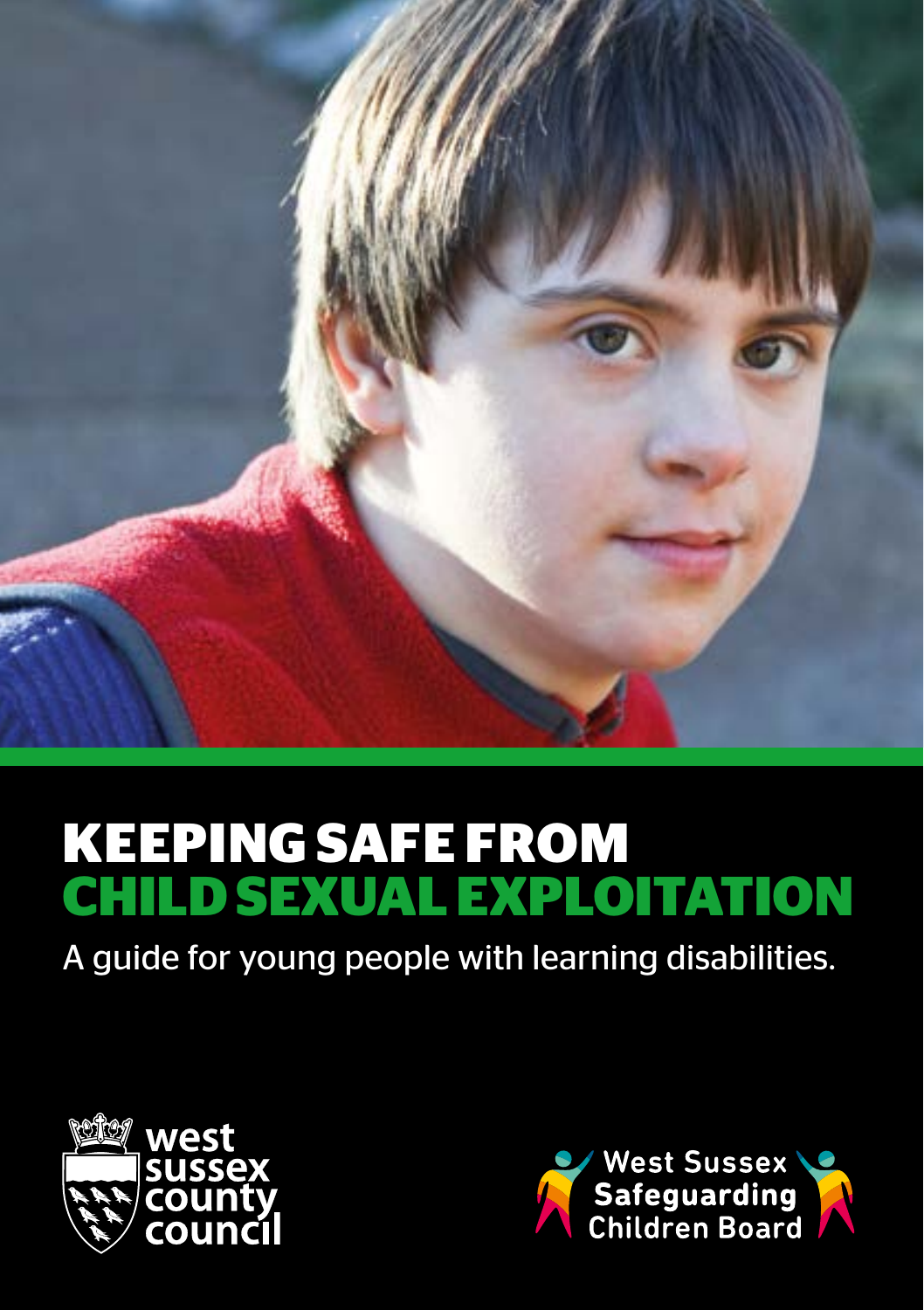## **WHAT IS CHILD SEXUAL EXPLOITATION?**

### **When young people are used by adults or other young people for sex. This is also called "sexual abuse".**

#### **Who could sexually exploit me?**

- An adult you know
- A stranger
- Someone your own age

#### **What could they do to make me trust them?**

- Spend time getting to know you
- Be really nice and friendly
- Make you feel special
- Tell you that they love you
- Tell you that they will be your boyfriend or girlfriend
- Give you things like alcohol, drugs, money or mobile phones
- Give you somewhere to stay
- Tell you that they will be your boyfriend or girlfriend
- Give you things like alcohol, drugs, money or mobile phones
- Give you somewhere to stay

This is sometimes called "grooming". It's a good idea to think carefully about who you trust.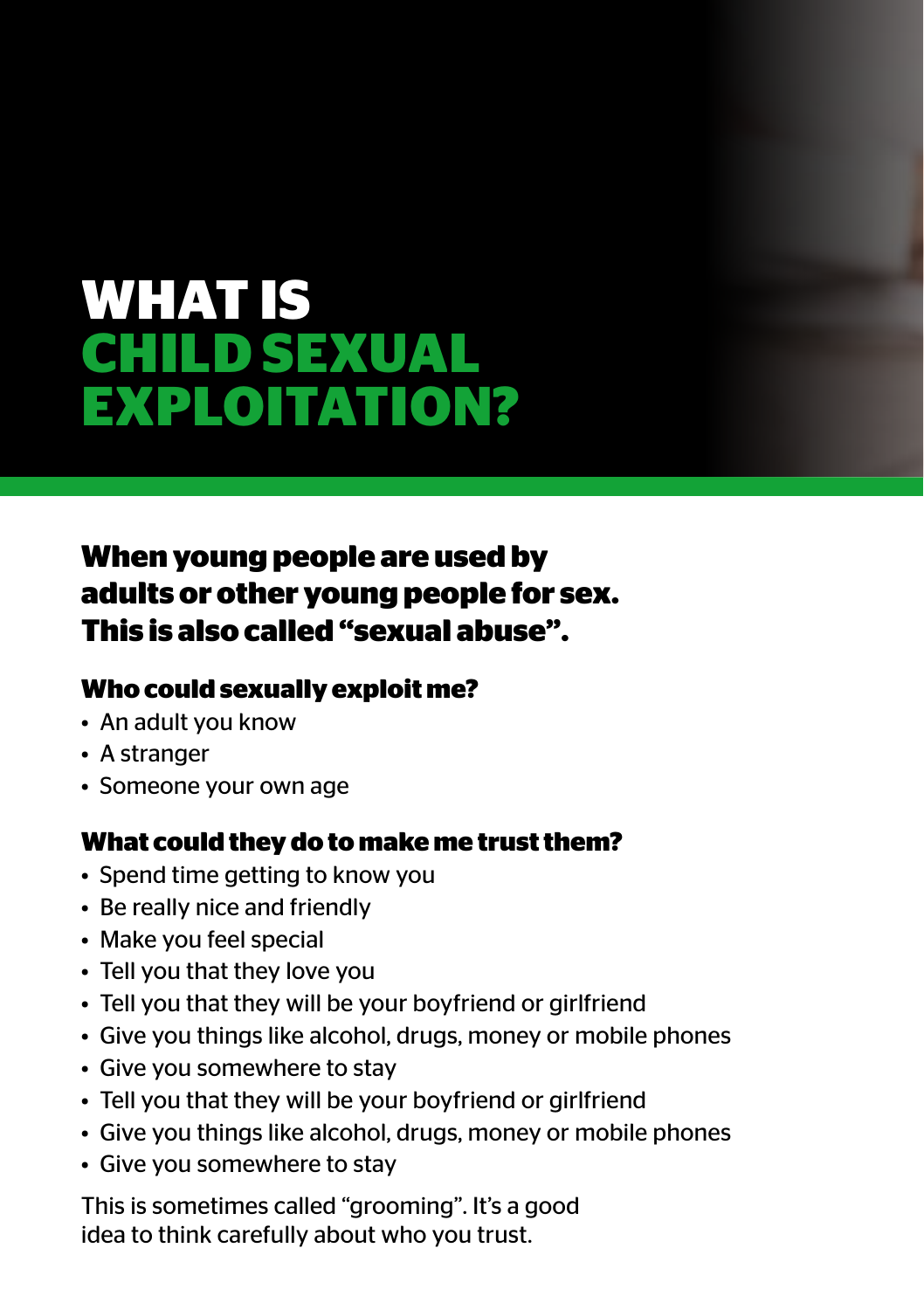

#### **Why would they want me to trust them?**

So they can get you to do things they want.

They could try to make you:

- Have sex with them
- Have sex with their friends
- Let them touch you
- Make you touch them
- Watch or look at sex films or photos

#### **What if someone asks me to do sexual things with them?**

- Nobody should make you have sex when you do not want to
- If someone gives you something...this does not mean that you have to have sex with them, or with anyone else
- If someone forces you to have sex, it is never your fault and it is not OK

#### **How does sexual exploitation happen online?**

- People online can pretend to be someone else
- They can pretend to be your friend
- They may talk to you about sex
- They may want to meet you
- They may ask you to send them naked photos of yourself.
- This can happen on any websites you use, including games and social media